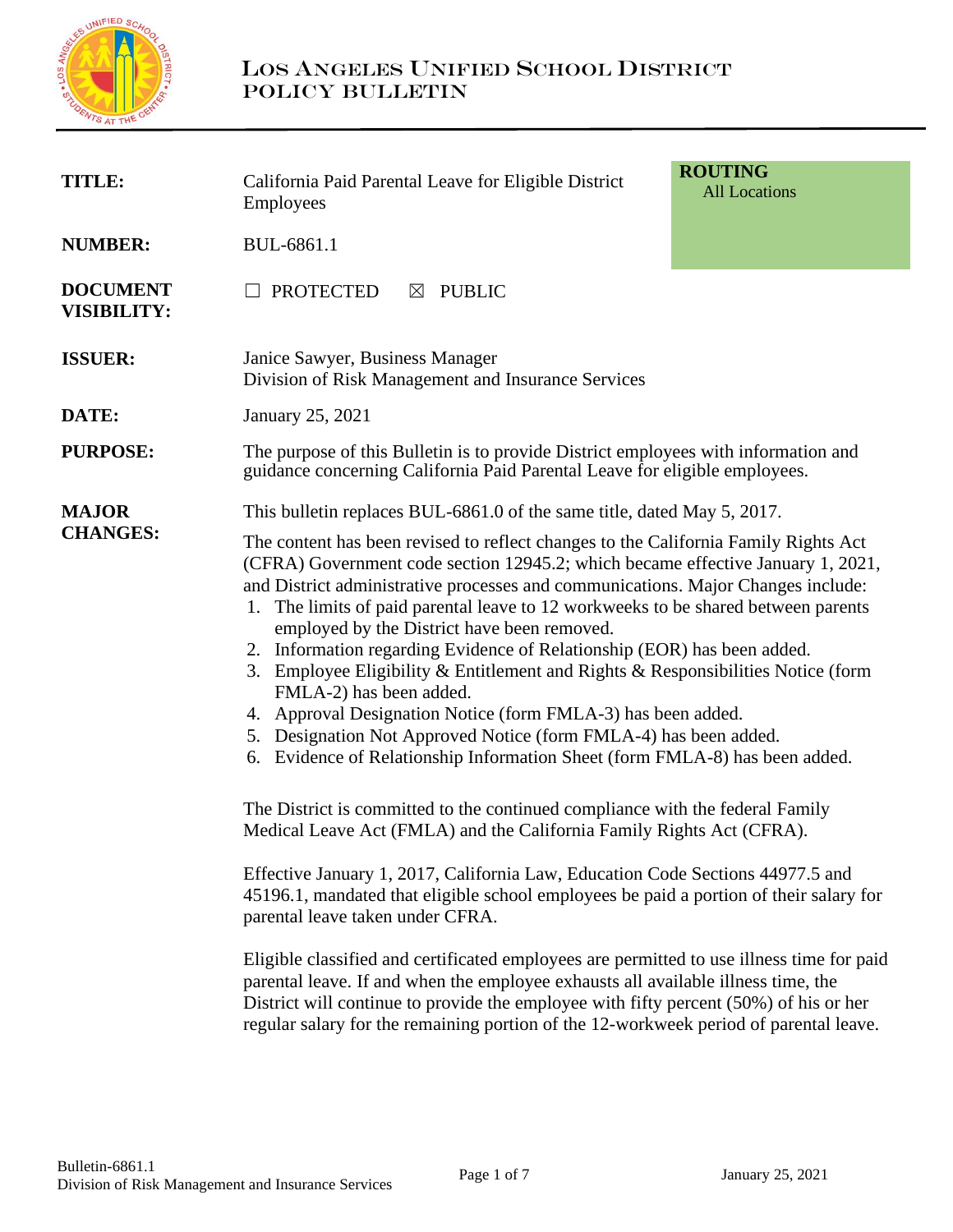

## **GUIDELINES: I. Eligibility**

To be eligible for paid parental leave a full-time or part-time employee must meet the employment status, months of service, and illness exhaustion requirements:

- A. Employment Status: Be a classified or certificated employee. Substitute employees, temporary employees, unclassified employees and employees who are neither classified not certificated are not eligible for paid parental leave benefits; and
- B. Months of Service: Have been employed with the District for at least 12 months (52 weeks); which need not be consecutive. However, employment at any time prior to a break in service of seven (7) or more years is not counted, except for a break in service caused by a military service obligation.

The 130 equivalent workdays (or 1,250 hours for Unit A, E, G, and Classified Substitute employees) in the 12-month period immediately prior to the first day of absence work requirement set forth under FMLA and CFRA does not apply to paid parental leave; however, the worktime requirement still applies to FMLA-qualifying and CFRA-qualifying leaves.

Paid parental leave will run concurrently with FMLA and/or CFRA for employees who meet the FMLA/CFRA eligibility and entitlement requirements; and

C. Illness Exhaustion: Have exhausted all available illness time (full-pay and half-pay) and continue to be absent during assigned hours of service on account of paid parental leave.

## **II. Reason for Paid Parental Leave**

An eligible employee may be entitled to paid parental for one or more of the following reasons:

- A. Birth of an employee's child(ren); or
- B. Placement of a child(ren) with the employee for adoption or foster care.

Paid parental leave does not include time to prepare for adoption or foster care placement.

## **III. Amount and Duration of Paid Parental Leave**

An eligible employee is entitled to one 12-workweek period of paid parental leave during a 12-month period.

A. 12-workweek period means the equivalent of 12 of the employee's normally scheduled workweeks.

Based on a default work schedule of 5 days per week, a 12-workweek period is the equivalent of 60 workdays.

An employee scheduled less than 5 workdays per week is entitled to the number of workdays equal to 12 workweeks multiplied by the number of workdays scheduled per week.

B. The 12-month period during which 12 workweeks of paid parental leave may be taken shall run concurrently with the 12-month period under FMLA and/or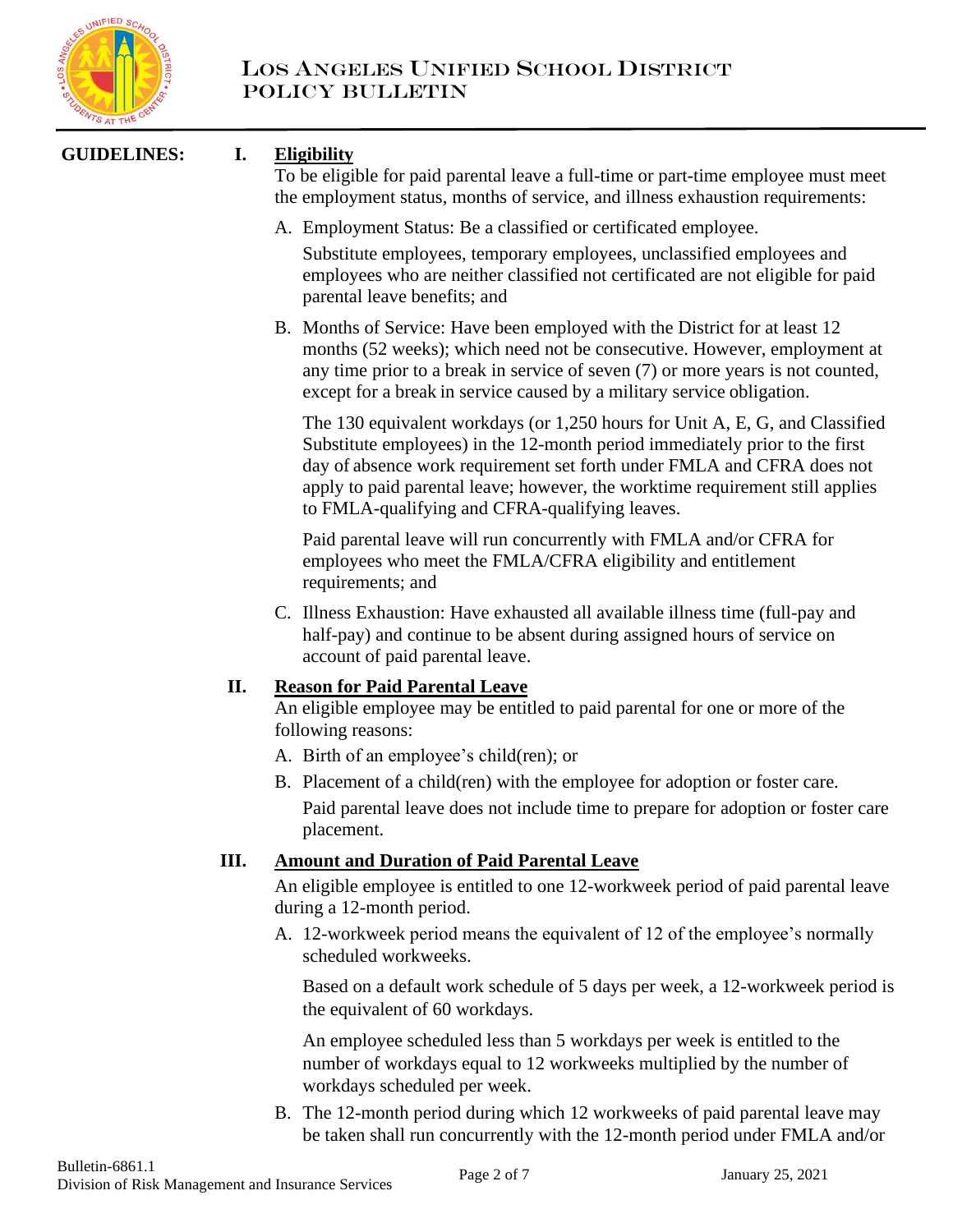

# LOS ANGELES UNIFIED SCHOOL DISTRICT Policy Bulletin

CFRA and shall commence the date leave taken under FMLA and/or CFRA commences for employees who meet the FMLA/CFRA eligibility and entitlement requirements.

Paid parental leave entitlement is reduced by any period of time used for any other FMLA-qualifying and/or CFRA-qualifying reason.

- C. Paid parental leave cannot begin prior to the birth of an employee's child(ren) or placement of a child(ren) with the employee for adoption or foster care and must be completed prior to the first birthday of a child(ren) born to the employee or within one year of placement of a child(ren) with the employee for adoption or foster care.
- D. Paid parental leave does not have to be taken in one continuous period of time, subject to the limitations under CFRA.

Under CFRA regulations, the minimum duration of the leave shall be two weeks except that the District must grant a request for leave of less than two weeks duration on any two occasions.

No half days or reduced schedules are allowed.

## **IV. Evidence of Relationship (EOR)**

Employees who request paid parental leave for bonding with a newborn child(ren)or placement of a child(ren) through adoption or foster care must submit "Evidence of Relationship (EOR)" (See form FMLA-8) within 15 calendar days of the request.

- A. EOR for bonding with a newborn child(ren) includes, but it not limited to a copy of the certificate of birth issued by the city or county office in which the child is born.
- B. EOR for bonding with a child(ren) placed for adoption or foster care includes, but it not limited to a copy of the letter of adoption placement or foster care placement issued by the county or city department of social services or authorized agency.
- C. EOR submitted must be complete and sufficient in order for paid parental leave to be approved.

If the submitted the EOR is incomplete and/or insufficient, the employee will be notified of the deficiencies in writing and given seven (7) calendar days to correct the deficiencies.

D. At the time the Site Administrator or Designee requests EOR the employee shall be advised of the anticipated consequences of his or her failure to provide adequate certification.

## **V. Compensation**

Paid parental leave is paid out of an employee's available illness time for a period of up to 12 workweeks.

A. If an employee exhausts all available illness time, including all accumulated illness leave, and continues to be absent from his or her duties on account of paid parental leave, the employee will be compensated at a rate of 50 percent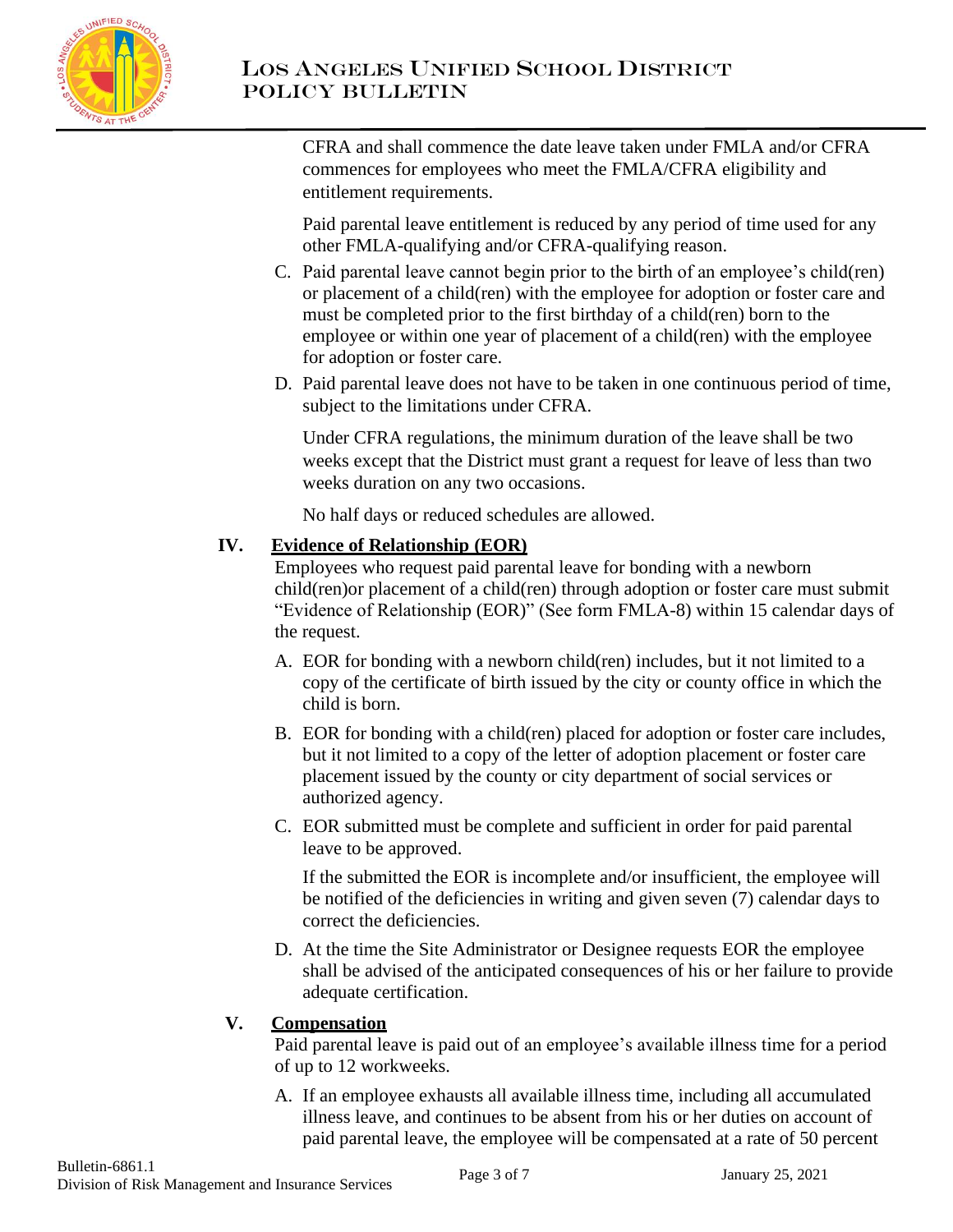

of his or her regular salary ("partial pay") for the remaining portion of the 12 workweek period of paid parental leave.

B. An employee who does not exhaust all of his or her available accrued illness time is ineligible for, and cannot access, the "partial pay" benefit.

## **VI. Administrator Responsibilities**

Administrator responsibilities are those mandated under FMLA/CFRA per LAUSD BUL-1205, Family and Medical Leave Act/California Family Rights Act/Pregnancy Disability Leave Policy.

## **A. Identify a potential need for paid parental leave and/or FMLA/CFRA**

- i. Federal and state regulations require the District recognize an employee's need for paid parental leave and/or FMLA/CFRA.
- ii. The Site Administrator or Designee is responsible for initiating the required notifications and eligibility checks.

In all instances, the Site Administrator or Designee may ask additional questions to determine if the leave is paid parental leave and/or FMLA/CFRA-qualifying.

## B. **Determine eligibility**

- i. The Site Administrator or Designee shall determine if the employee is eligible for paid parental leave with or without FMLA/CFRA protections. (See the "Eligibility" section of this bulletin for more information on paid parental leave eligibility and BUL-1205 regarding FMLA/CFRA.)
- ii. The Site Administrator shall give the employee the Notice of Employee Eligibility & Entitlement and Rights & Responsibilities (Form FMLA-2).

Notice must be provided within five (5) business days of recognizing the need for paid parental leave and/or FMLA/CFRA. Verbal notice is not sufficient.

iii. If the employee does not meet the paid parental leave and/or FMLA/CFRA eligibility requirements, the Site Administrator or Designee shall give the employee the Designation Not Approved Notice (Form FMLA-4).

Notice must be provided within five (5) business days of determining the employee is not eligible for paid parental leave and/or FMLA/CFRA.

## **C. Request required documentation and appropriate absence forms**

- i. The Site Administrator or Designee shall request the appropriate documentation from the employee, unless it has already been provided.
- ii. The Site Administrator or Designee shall give the employee the Evidence of Relationship (Form FMLA-8) Information Sheet if the required documentation has not been submitted by the employee at the time notice of the need for absence is provided. (See the "Evidence of Relationship (EOR)" section of this bulletin for more information.)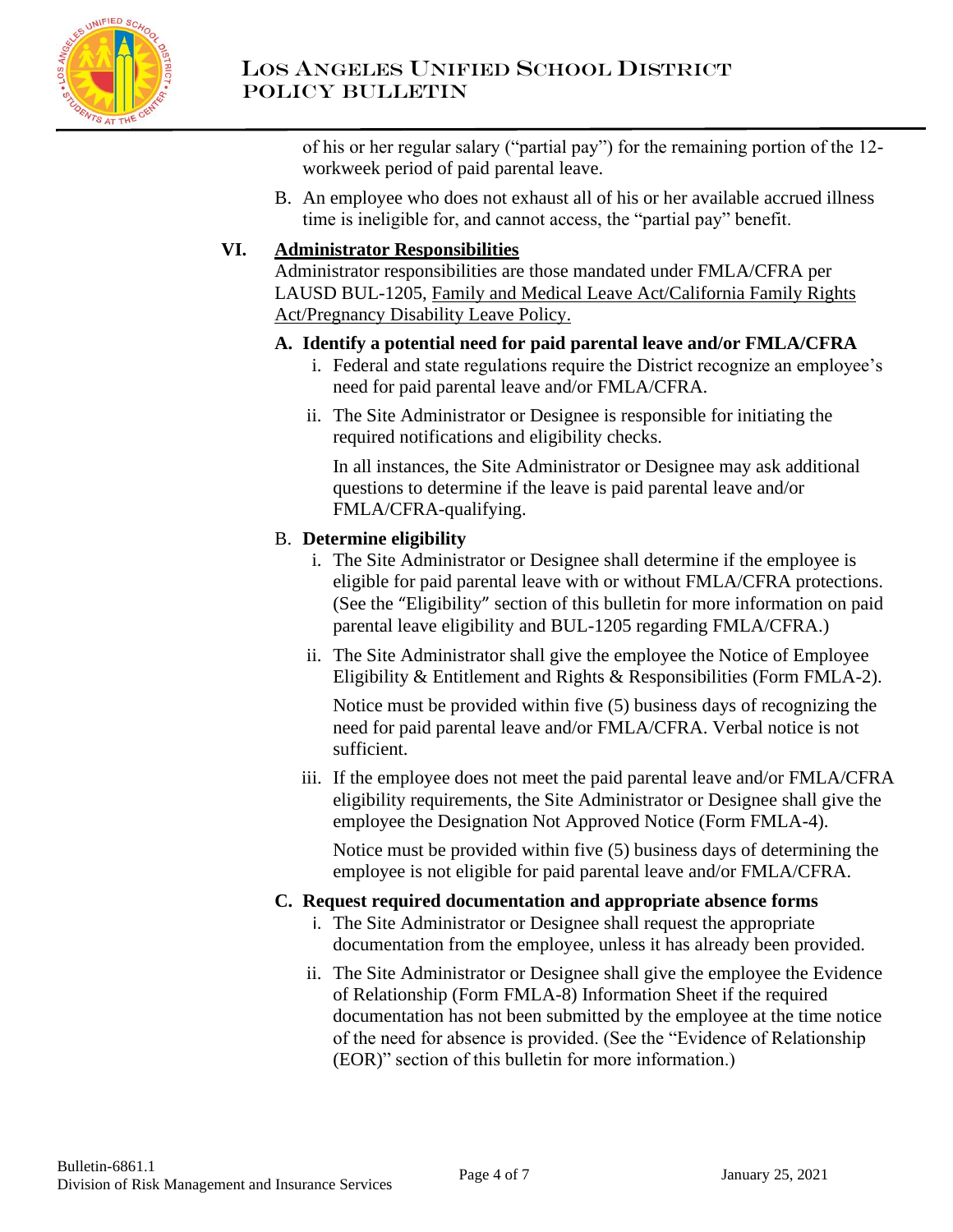

## **D. Designate Absences**

- i. Once the Site Administrator or Designee has reviewed the Evidence of Relationship and determined the absence is being taken for a paid parental leave qualifying reason with or without FMLA/CFRA protections, a Designation Approved Notice (Form FMLA-3) shall be given to the employee.
- ii. If the Evidence of Relationship is not received, is incomplete, or is not for a paid parental leave-qualifying reason, the Designation Not Approved Notice (Form FMLA-4) shall be given to the employee.

In all instances, the designation notice shall be given to the employee within five (5) business days of the determination.

## **E. Track amount of time used**

The Site Administrator or Designee is responsible for tracking usage based on available entitlement and identifying the exhaustion and/or end of paid parental leave and/or FMLA and CFRA.

## **F. Maintain Documentation**

All certifications, re-certifications, Evidence of Relationship (EOR) documents and medical histories of employees or the employee's spouse, domestic partner, child, grandparent, grandchild, sibling, and son or daughter are subject to various privacy protections and must be confidentially maintained.

All paid parental leave, FMLA, and CFRA documentation relating to the employees or the employee's spouse, domestic partner, child, grandparent, grandchild, sibling, and son or daughter must be kept in a *confidential* file separate from the employee's regular personnel records.

If the employee is taking a formal leave of absence (i.e. more than 20 working days), the original paperwork must be submitted to the appropriate Human Resources department and a copy is to be kept at the work location.

## **VII. Employee Rights**

An employee who qualifies for paid parental leave will have the following rights while on leave:

- A. Leave will not constitute a break in service for the purposes of establishing longevity or seniority, or for layoff, recall, promotion, job assignment, or seniority-related benefits.
- B. Maintenance of health benefits during any period of paid parental leave under the same conditions as if the employee had continued to work.

While out on paid parental leave, an employee continues to be entitled to receive any applicable health benefits for which the employee is otherwise eligible.

C. Reinstatement to the same or equivalent position upon return from paid parental leave running concurrent with FMLA and/or CFRA, subject to seniority rules in the event of layoffs in the employee's position.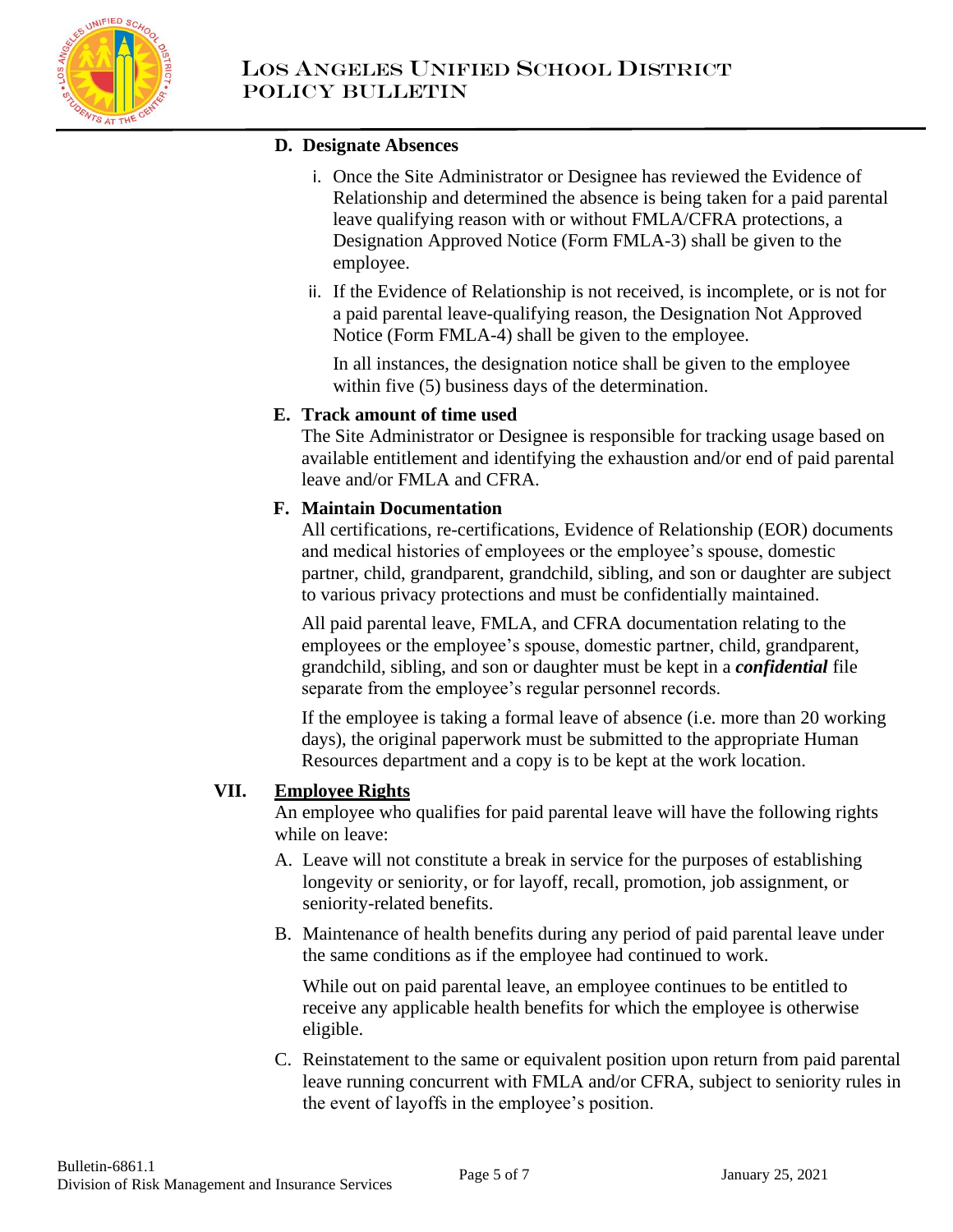

If the leave extends beyond the end of the employee's FMLA/CFRA entitlement, the employee does not have return rights under FMLA/CFRA. However, the employee may have rights under their respective Collective Bargaining Agreement and/or Personnel Commission Rules.

## **VIII. Employee Responsibilities**

If an employee's leave qualifies as paid parental leave with or without FMLA and/or CFRA, the employee will have the following responsibilities while on leave:

- A. Provide Site Administrator or Designee with at least 30 days advance notice of when and how much leave is needed when the need to take paid parental leave is foreseeable.
- B. When the need for leave is not foreseeable, the employee is expected to notify the Site Administrator or Designee as soon as practicable based upon the facts and circumstances.
- C. Comply with the usual and customary call-in and reporting procedures in accordance with their work location and Collective Bargaining Agreement.

## **IX. Non-Retaliation and Protection from Interference with FMLA/CFRA Rights** Employers are prohibited from interfering with an employee's right to utilize paid parental leave, FMLA, and/or CFRA.

Interfering includes discriminating or retaliating against an employee for having exercised or attempted to exercise paid parental leave, FMLA, and/or CFRA rights.

Employees have the right to utilize paid parental leave, FMLA, and/or CFRA for any qualifying reason without criticism or discouragement.

An employee must not be subject to discipline for the exercise of paid parental leave, FMLA, and/or CFRA rights.

Retaliation and/or Interference does not include an employer's pertinent contact/communications with the employee regarding the employee's job.

The employer, however, is not permitted to contact the employee to induce the employee to return from leave or to require the employee to perform actual work.

While an employee can freely exercise their right to take paid parental leave, FMLA, and/or CFRA under the law and not be disciplined for doing so, taking a protected leave of absence will not affect pending disciplinary proceedings or prevent discipline from being issued that is based upon legitimate reasons related to work performance and/or conduct.

#### **AUTHORITY:** This is a policy of the Los Angeles Unified School District. This policy is established in accordance with the California parental leave regulations and the California Family Rights Act.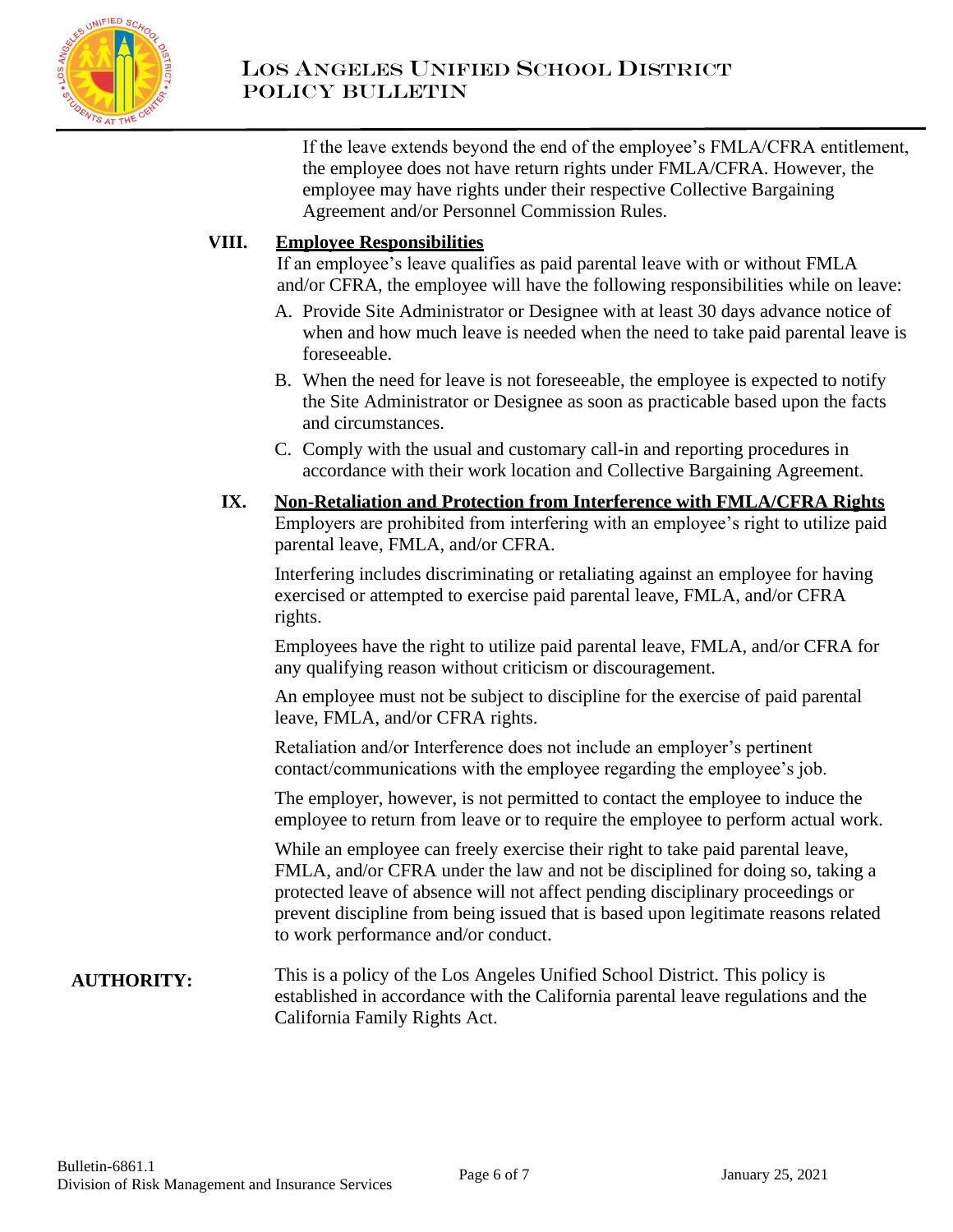

| <b>RELATED</b><br><b>RESOURCES:</b> | Family and Medical Leave Act/California Family Rights Act/Pregnancy Disability<br>Leave Policy, BUL-1205, Division of Risk Management and Insurance Services,<br>January 25, 2020.                                                                                                                                                                    |  |
|-------------------------------------|-------------------------------------------------------------------------------------------------------------------------------------------------------------------------------------------------------------------------------------------------------------------------------------------------------------------------------------------------------|--|
|                                     | Legally Mandated Paid Sick Leave for Eligible Employees, BUL-6259, Office of the<br>General Counsel, August 3, 2015                                                                                                                                                                                                                                   |  |
|                                     | Los Angeles Unified School District Protected Leaves & Absences website:<br>http://fmla.lausd.net                                                                                                                                                                                                                                                     |  |
|                                     | Certification of Absence Forms, BUL-6307, Office of the Superintendent, April 2,<br>2018                                                                                                                                                                                                                                                              |  |
|                                     | California Department of Fair Employment and Housing, CFRA Regulations:<br>https://www.dfeh.ca.gov                                                                                                                                                                                                                                                    |  |
|                                     | California Department of Fair Employment and Housing, California Pregnancy<br>Disability Leave Act: https://www.dfeh.ca.gov                                                                                                                                                                                                                           |  |
|                                     | California Employment Development Department, California Family Paid Family<br>Leave: https://www.edd.ca.gov                                                                                                                                                                                                                                          |  |
| <b>ASSISTANCE:</b>                  | For assistance or further information, contact the Absence Management Unit in the<br>Integrated Disability Management (IDM) Branch of the Division of Risk<br>Management and Insurance Services via email at AbsenceManagement@lausd.net<br>or by calling 213-241-3954 or visit the Protected Leaves and Absences website at<br>http://fmla.lausd.net |  |
| <b>FORMS:</b>                       | Employee Eligibility & Entitlement and Rights & Responsibilities Notice<br>1.<br>(Form FMLA-2)<br>2. Approval Designation Notice (Form FMLA-3)<br>3. Designation Not Approved Notice (Form FMLA-4)<br>4. Evidence of Relationship (EOR) Information Sheet – Newborn, Foster Care, or<br>Adoption Parental Leave (Form FMLA-8)                         |  |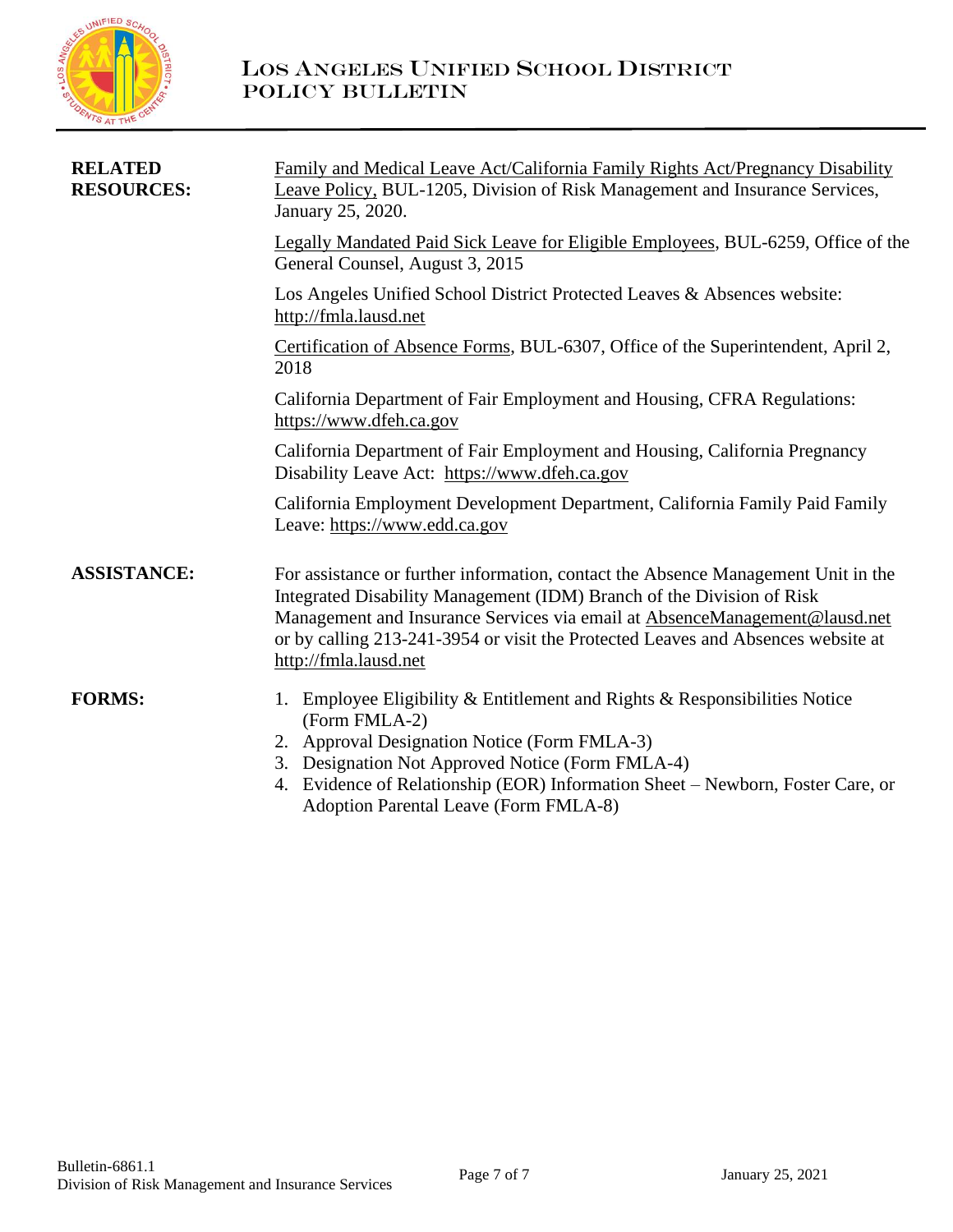

#### **LOS ANGELES UNIFIED SCHOOL DISTRICT**

**Employee Eligibility and Entitlement & Rights and Responsibilities Notice**

Family and Medical Leave Act (FMLA), California Family Rights Act (CFRA) Pregnancy Disability Leave (PDL), Paid Parental Leave (PPL)

| <b>SECTION I:</b>                                                                                                                | For Completion by the SUPERVISOR |  |
|----------------------------------------------------------------------------------------------------------------------------------|----------------------------------|--|
| <b>INSTRUCTIONS:</b> Complete Section I and indicate the leave reason(s) under Part A before giving this notice to the employee. |                                  |  |
| School Site/Division                                                                                                             |                                  |  |
| Supervisor/Administrator<br>Date                                                                                                 |                                  |  |
|                                                                                                                                  |                                  |  |
| Employee #<br>Employee Name                                                                                                      |                                  |  |

### **PART A – NOTICE OF ELIGIBILITY**

You have notified the District of your need for absence or leave from work. In addition to the leave policies set forth in any applicable collective bargaining agreement, if you are eligible, your absence also may qualify for protection under one or more of the following:

 $\square$  Family and Medical Leave Act ("FMLA")

☐California Family Rights Act ("CFRA")

☐California Pregnancy Disability Leave (PDL)

☐California Education Code Paid Parental leave (PPL)

To be eligible for an FMLA and/or CFRA protected leave, an employee must have worked for LAUSD for at least 12 months (52 weeks) at any time over the past seven years and have worked at least 130 workdays (or 1,250 hours for employees in Units A, G, and E and Classified Substitutes) in the twelve (12) months immediately preceding the leave.

To be eligible for PDL protected leave, an employee simply needs to be employed by the District and disabled by pregnancy as indicated by the employee's health care provider. There is no service or worktime requirement.

To be eligible for PPL, an employee must have worked for LAUSD for at least 12 months (52 weeks) at any time over the past seven years and be either a classified or certificated employee. Substitute employees, temporary employees, unclassified employees, and employees who are neither classified nor certificated are not eligible for PPL.

#### **PART B – RIGHTS AND RESPONSIBILITIES FOR TAKING FMLA/CFRA/PDL LEAVE**

In order to determine whether your absence qualifies as FMLA/CFRA/PDL leave, you must return a complete and sufficient medical certification and/or Evidence of Relationship (EOR) to your worksite within fifteen (15) calendar days of receiving this notice.

### **Failure to provide a complete and sufficient medical certification and/or Evidence of Relationship (EOR) may result in the delay or denial of your request for protected absences and/or formal Leave of Absence. Unprotected absences may be counted against you in your attendance report.**

Once we obtain the information from you as specified above, we will inform you, within five (5) working days, whether your leave will be designated as a protected leave and count towards your FMLA/CFRA/PDL leave entitlement.

#### **Employee Responsibilities**

**If your leave qualifies** as an FMLA/CFRA/PDL protected leave, you will have the following **responsibilities** while on FMLA/CFRA/PDL Leave:

- 1. Provide 30 days advance notice of the need to take FMLA/CFRA/PDL when the need is foreseeable.
- 2. When 30 days advance notice is not possible, provide notice as soon as practical.
- 3. Comply with your worksite's normal call-in and reporting procedures.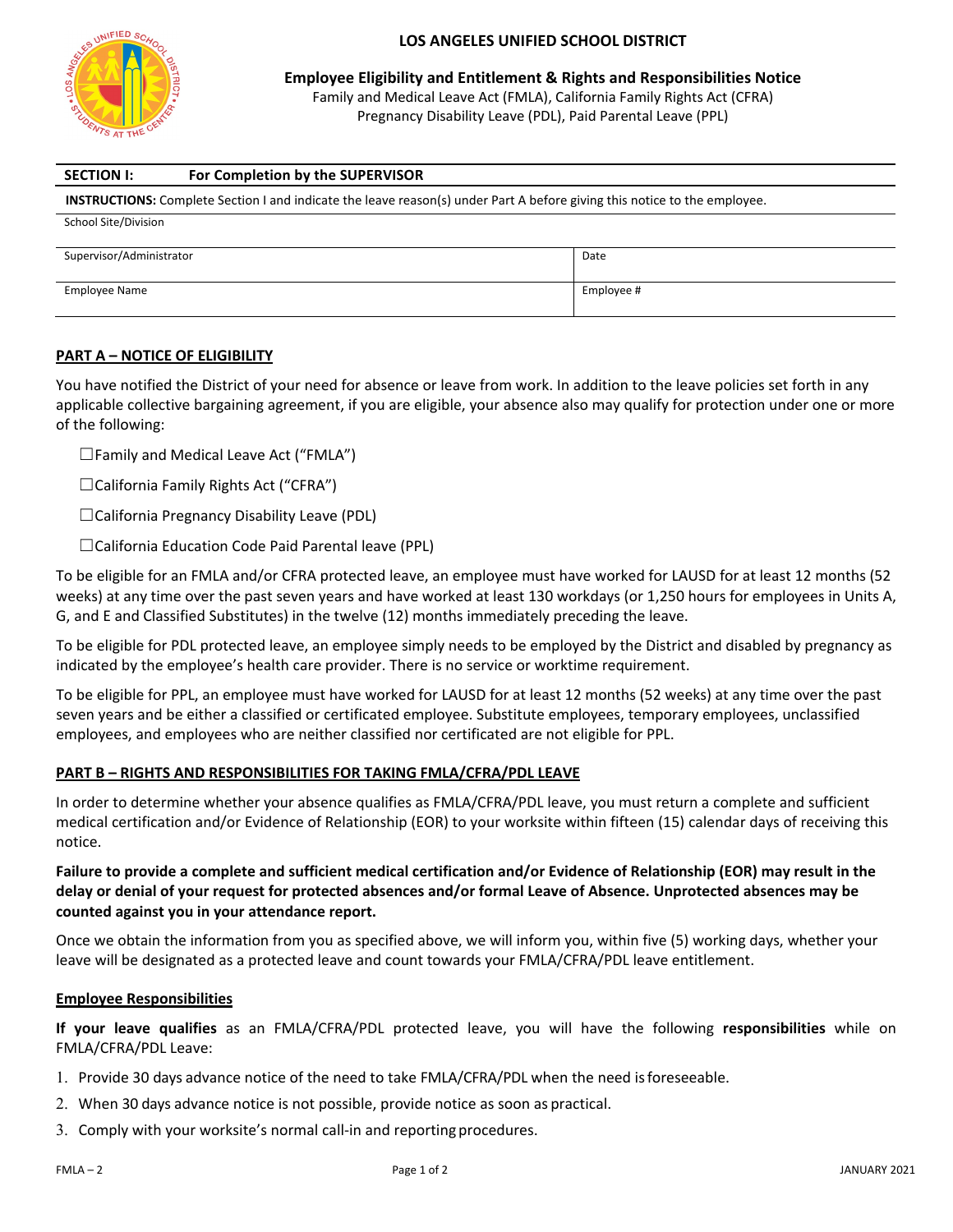- 4. Make reasonable effort to schedule treatment so as not to disruptoperations.
- 5. Reference the leave reason or the FMLA/CFRA/PDL when reporting absences and/or requesting additional leave.

In all instances, you are responsible for responding to questions from your Site Administrator to determine if the absence or leave is FMLA/CFRA/PDL-qualifying.

- 6. You may be required to reimburse the District for health insurance premiums paid on your behalf while on FMLA/CFRA/PDL leave if you do not return to work following FMLA/CFRA/PDL leave for a reason other than:
	- A. Continuation, recurrence, or onset of a serious health condition which would entitle you to FMLA/CFRA leave;
	- B. Continuation, recurrence, or onset of a covered service member's serious injury of illness which would entitle you to FMLA/CFRA leave; or
	- C. Other circumstances beyond your control.

#### **Employee Rights**

**If your leave qualifies** as FMLA/CFRA/PDL protected, you will have the following **rights** while on FMLA/CFRAPDL leave:

- 1. You have a right under FMLA/CFRA for up to twelve (12) workweeks of unpaid leave in a 12-month period calculated as the 12-month period measured forward from the date of your first FMLA/CFRA.
- 2. You have a right under PDL for up to eighteen (18) workweeks of unpaid leave per pregnancy from the date of your first PDL absence.
- 3. You have a right under FMLA for up to twenty-six (26) workweeks of unpaid leave in a single 12-month period to care for a covered military service member with a serious injury or illness.
	- A. This single 12-month period is measured forward from the date of your first absence to care for a covered military service member. However, you are not entitled to more than twenty-six (26) workweeks in a 12-month period.
		- For example, if you take twelve (12) weeks of FMLA leave for your own serious health condition and subsequently require leave as a military caregiver, you are only entitled to fourteen (14) additional weeks of FMLA leave.
- 4. Your health benefits must be maintained during any period of unpaid leave under the same conditions as if you continued to work.
- 5. You must generally be reinstated to the same or an equivalent job with the same pay, benefits, and terms and conditions of employment on your return from FMLA/CFRA/PDL-protected leave. However, a layoff that would have led to separation of your employment if you had not taken an FMLA/CFRA/PDL-protected leave will still lead to separation of your employment. (If your leave extends beyond the end of your FMLA/CFRA/PDL entitlement, you do not have return rights under FMLA/CFRA/PDL. However, you may have rights under your Collective Bargaining Agreement.)
- 6. If your FMLA/CFRA absence is for your own Serious Health Condition, you are required to use any available full pay illness, half pay illness, and vacation time before going unpaid.
- 7. If your FMLA/CFRA absence is to care for your family member, you have the option to use any available Kin Care and are required use any available Personal Necessity and/or vacation time. All other time is unpaid. If you are receiving benefits under the California Paid Family Leave (PFL) program, however, you are not permitted to use vacation time.
- 8. If your absence is for disabilities related to pregnancy, childbirth, or related medical conditions under PDL, you may use any available full pay illness, half pay illness, and vacation time.
- 9. If your absence is for the purposes of bonding during the first year following the birth or placement of a child with the parent through adoption or foster care under PPL, you are required to use any available full pay and half pay illness. Employees who exhaust ALL illness pay and continue to be absent for the purposes of PPL are compensated at a rate of 50% of their regular salary for the remaining portion of the 12 workweeks.

10.If you do not meet the requirements for taking a paid leave, you may take an unpaid FMLA/CFRA/PDL-protected leave.

For a copy of conditions applicable to illness/vacation leave usage, please refer to your Collective Bargaining Agreement.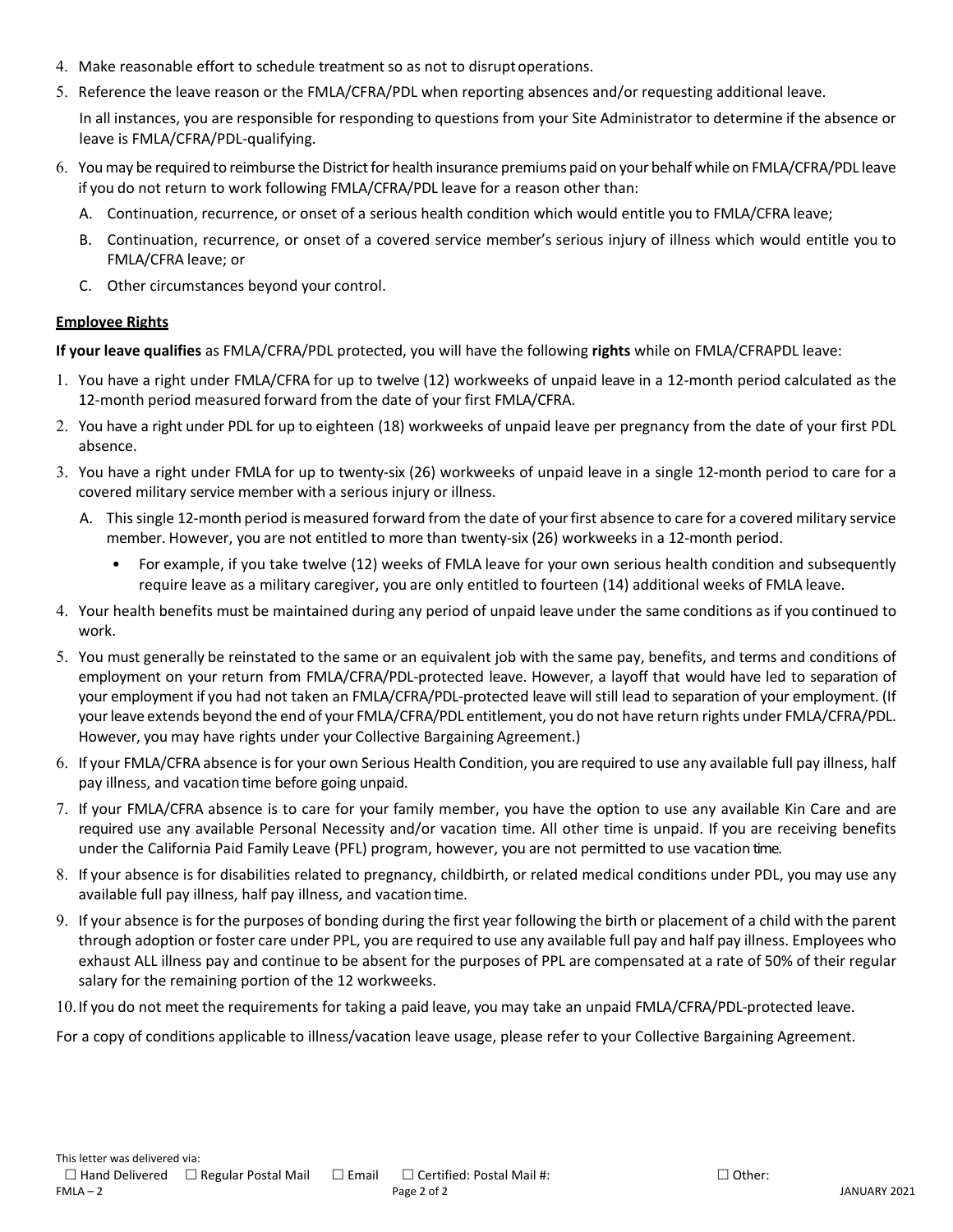

#### **LOS ANGELES UNIFIED SCHOOL DISTRICT**

EE Name: EMP #:

#### **Approval Designation Notice**

Family and Medical Leave Act (FMLA), California Family Rights Act (CFRA) Pregnancy Disability Leave (PDL), Paid Parental Leave (PPL)

|        | <b>SECTION I: For Completion by the Supervisor</b>                                                                                                                                                                                                                                                                                                                                                                                                                                                                                                                                                                                                       |            |  |
|--------|----------------------------------------------------------------------------------------------------------------------------------------------------------------------------------------------------------------------------------------------------------------------------------------------------------------------------------------------------------------------------------------------------------------------------------------------------------------------------------------------------------------------------------------------------------------------------------------------------------------------------------------------------------|------------|--|
|        | <b>INSTRUCTIONS:</b> Complete before giving this form to the employee.                                                                                                                                                                                                                                                                                                                                                                                                                                                                                                                                                                                   |            |  |
|        | School Site/Division                                                                                                                                                                                                                                                                                                                                                                                                                                                                                                                                                                                                                                     |            |  |
|        | Supervisor/Administrator                                                                                                                                                                                                                                                                                                                                                                                                                                                                                                                                                                                                                                 | Date       |  |
|        | <b>Employee Name</b>                                                                                                                                                                                                                                                                                                                                                                                                                                                                                                                                                                                                                                     | Employee # |  |
|        | Your request has been reviewed along with any supporting documentation. Your protected leave (absence) request is approved based<br>on your first absence date of ____________________________. All leave (absences) taken for the reason(s) indicated below will be<br>designated under FMLA, CFRA, PDL, and/or PPL, as appropriate. (check all that apply)                                                                                                                                                                                                                                                                                             |            |  |
| Self:  |                                                                                                                                                                                                                                                                                                                                                                                                                                                                                                                                                                                                                                                          |            |  |
|        | $\Box$ Your own serious health condition under FMLA and/or CFRA.                                                                                                                                                                                                                                                                                                                                                                                                                                                                                                                                                                                         |            |  |
|        | ப<br>Your own physical or mental condition related to pregnancy or childbirth under PDL with or without FMLA. CFRA is excluded from<br>running concurrently with PDL.                                                                                                                                                                                                                                                                                                                                                                                                                                                                                    |            |  |
|        | <b>Family Member:</b>                                                                                                                                                                                                                                                                                                                                                                                                                                                                                                                                                                                                                                    |            |  |
| ப      | $\Box$ The serious health condition, including incapacity due to pregnancy, of your spouse, child, or parent under FMLA and/or CFRA.<br>The serious health condition, including incapacity due to pregnancy, of your registered domestic partner, grandparent, grandchild, or<br>sibling under CFRA only.                                                                                                                                                                                                                                                                                                                                                |            |  |
|        |                                                                                                                                                                                                                                                                                                                                                                                                                                                                                                                                                                                                                                                          |            |  |
| ⊔      | <b>Bonding/Parental Leave:</b><br>The birth of a child, or placement of a child with the employee for adoption or foster care, and to bond with the newborn or newly-<br>placed child under FMLA and/or CFRA. Bonding must be completed by your child's first birthday or within 12 months of your first<br>absence date for the purposes of the placement of your adopted or foster child.<br>To bond with the newborn or newly-placed child under Paid Parental Leave (PPL). PPL must be completed by your child's first birthday<br>or the first anniversary of the date your adopted or foster child was legally and physically placed in your home. |            |  |
|        | Child's Name:<br>Date of Birth/Placement: 2008. [19] Date of Birth/Placement:                                                                                                                                                                                                                                                                                                                                                                                                                                                                                                                                                                            |            |  |
|        | Military Exigency & Caregiver:                                                                                                                                                                                                                                                                                                                                                                                                                                                                                                                                                                                                                           |            |  |
|        | A qualifying exigency arising out of the fact that your spouse, child, or parent is on covered active duty, has been notified of an<br>impending call or order to covered active duty with the US Armed Forces under FMLA and/or CFRA.                                                                                                                                                                                                                                                                                                                                                                                                                   |            |  |
| ப      | A serious injury or illness of a covered servicemember where you are the Military Caregiver of your spouse, child, parent, or next of<br>kin under FMLA only.                                                                                                                                                                                                                                                                                                                                                                                                                                                                                            |            |  |
|        |                                                                                                                                                                                                                                                                                                                                                                                                                                                                                                                                                                                                                                                          |            |  |
| п<br>п | FMLA and CFRA entitles you to up to 12 workweeks of job-protected time in a 12-month period measured forward from your first<br>absence date.<br>PDL entitles you to up to 18 workweeks job-protected time per pregnancy measured forward from your first absence date.<br>PPL entitles you to up to 12 workweeks of job-protected time in a 12-month period measured forward from your first absence date.<br>FMIA entitles you to un to 26 workweeks for Military Caregiver Leave of inh-protected time in a 12-month period measured forward                                                                                                          |            |  |

 FMLA entitles you to up to 26 workweeks for Military Caregiver Leave of job-protected time in a 12-month period measured forward from your first absence date. The 12 workweeks of FMLA for all other qualifying reasons is included in the 26 workweeks for Military Caregiver Leave.

Any paid leave for any reason(s) indicated above will count against your protected leave entitlement.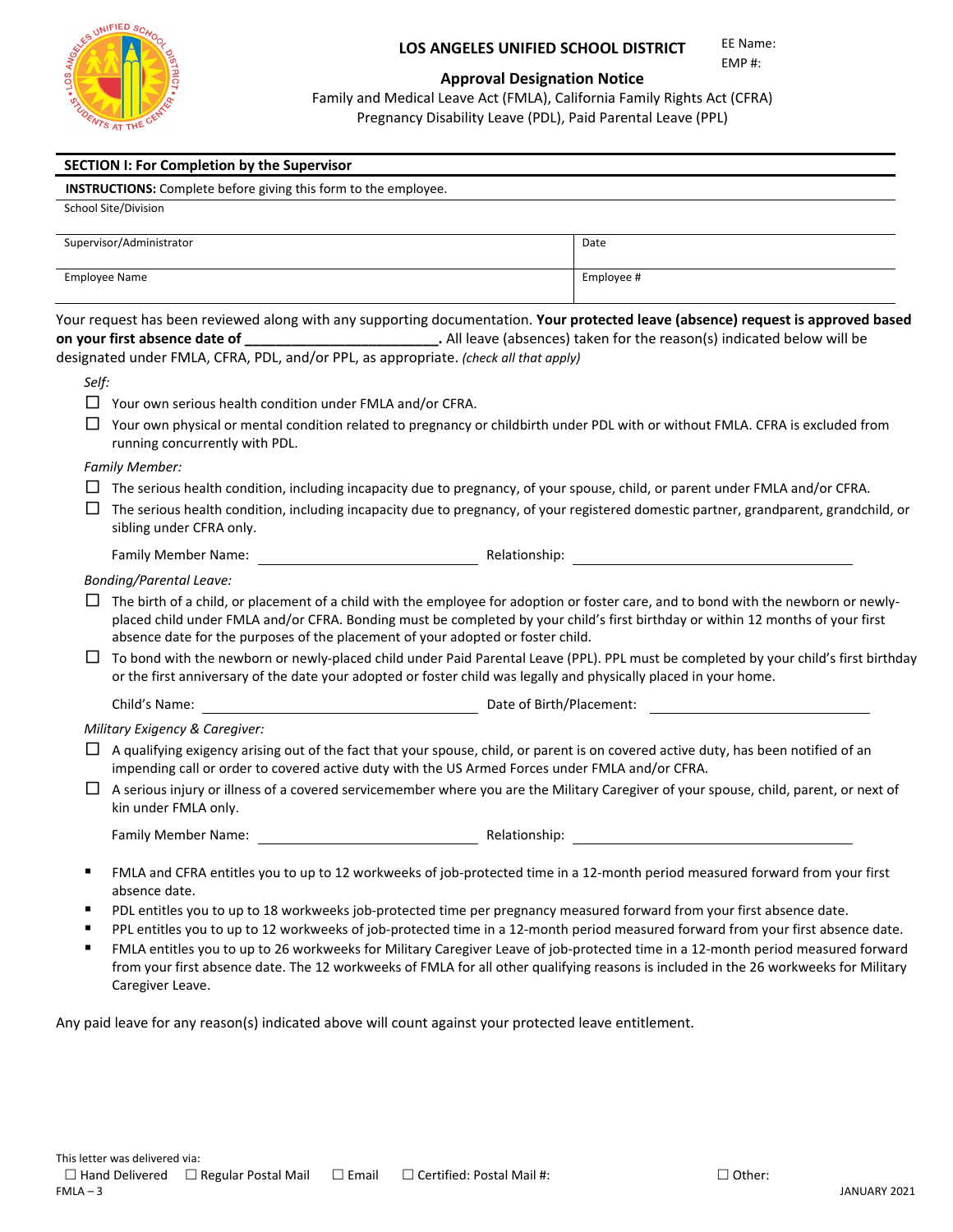

#### **LOS ANGELES UNIFIED SCHOOL DISTRICT**  EE Name:

EMP #:

#### **Approval Designation Notice**

Family and Medical Leave Act (FMLA), California Family Rights Act (CFRA) Pregnancy Disability Leave (PDL), Paid Parental Leave (PPL)

Based on the information you have provided to date; we are providing the following information about your eligibility period and the amount of time that will be counted against your leave entitlement:

|                                            |                                                                                                 | Through:                                                                                                                                                                                                           | <u> 1980 - Andrea Britain, politik eta politik eta politik eta politik eta politik eta politik eta politik eta p</u>                                                                                                                                                                                                                                                                                                                                                                                                                                                                                                                                                                                                                                                                                                                                                                                                                                                                                                                                                                                                                                                                                                                                                                                                                                    |
|--------------------------------------------|-------------------------------------------------------------------------------------------------|--------------------------------------------------------------------------------------------------------------------------------------------------------------------------------------------------------------------|---------------------------------------------------------------------------------------------------------------------------------------------------------------------------------------------------------------------------------------------------------------------------------------------------------------------------------------------------------------------------------------------------------------------------------------------------------------------------------------------------------------------------------------------------------------------------------------------------------------------------------------------------------------------------------------------------------------------------------------------------------------------------------------------------------------------------------------------------------------------------------------------------------------------------------------------------------------------------------------------------------------------------------------------------------------------------------------------------------------------------------------------------------------------------------------------------------------------------------------------------------------------------------------------------------------------------------------------------------|
|                                            |                                                                                                 |                                                                                                                                                                                                                    |                                                                                                                                                                                                                                                                                                                                                                                                                                                                                                                                                                                                                                                                                                                                                                                                                                                                                                                                                                                                                                                                                                                                                                                                                                                                                                                                                         |
| From:                                      |                                                                                                 |                                                                                                                                                                                                                    |                                                                                                                                                                                                                                                                                                                                                                                                                                                                                                                                                                                                                                                                                                                                                                                                                                                                                                                                                                                                                                                                                                                                                                                                                                                                                                                                                         |
|                                            |                                                                                                 |                                                                                                                                                                                                                    |                                                                                                                                                                                                                                                                                                                                                                                                                                                                                                                                                                                                                                                                                                                                                                                                                                                                                                                                                                                                                                                                                                                                                                                                                                                                                                                                                         |
| From:                                      |                                                                                                 |                                                                                                                                                                                                                    |                                                                                                                                                                                                                                                                                                                                                                                                                                                                                                                                                                                                                                                                                                                                                                                                                                                                                                                                                                                                                                                                                                                                                                                                                                                                                                                                                         |
|                                            |                                                                                                 |                                                                                                                                                                                                                    |                                                                                                                                                                                                                                                                                                                                                                                                                                                                                                                                                                                                                                                                                                                                                                                                                                                                                                                                                                                                                                                                                                                                                                                                                                                                                                                                                         |
| <b>Current PDL Entitlement Start Date:</b> |                                                                                                 |                                                                                                                                                                                                                    |                                                                                                                                                                                                                                                                                                                                                                                                                                                                                                                                                                                                                                                                                                                                                                                                                                                                                                                                                                                                                                                                                                                                                                                                                                                                                                                                                         |
|                                            |                                                                                                 |                                                                                                                                                                                                                    |                                                                                                                                                                                                                                                                                                                                                                                                                                                                                                                                                                                                                                                                                                                                                                                                                                                                                                                                                                                                                                                                                                                                                                                                                                                                                                                                                         |
| <b>Scheduled Leave (Absence)</b>           |                                                                                                 |                                                                                                                                                                                                                    |                                                                                                                                                                                                                                                                                                                                                                                                                                                                                                                                                                                                                                                                                                                                                                                                                                                                                                                                                                                                                                                                                                                                                                                                                                                                                                                                                         |
|                                            |                                                                                                 |                                                                                                                                                                                                                    |                                                                                                                                                                                                                                                                                                                                                                                                                                                                                                                                                                                                                                                                                                                                                                                                                                                                                                                                                                                                                                                                                                                                                                                                                                                                                                                                                         |
| <b>Single Continuous Period of Time:</b>   |                                                                                                 |                                                                                                                                                                                                                    |                                                                                                                                                                                                                                                                                                                                                                                                                                                                                                                                                                                                                                                                                                                                                                                                                                                                                                                                                                                                                                                                                                                                                                                                                                                                                                                                                         |
|                                            |                                                                                                 |                                                                                                                                                                                                                    |                                                                                                                                                                                                                                                                                                                                                                                                                                                                                                                                                                                                                                                                                                                                                                                                                                                                                                                                                                                                                                                                                                                                                                                                                                                                                                                                                         |
|                                            |                                                                                                 |                                                                                                                                                                                                                    |                                                                                                                                                                                                                                                                                                                                                                                                                                                                                                                                                                                                                                                                                                                                                                                                                                                                                                                                                                                                                                                                                                                                                                                                                                                                                                                                                         |
|                                            |                                                                                                 |                                                                                                                                                                                                                    |                                                                                                                                                                                                                                                                                                                                                                                                                                                                                                                                                                                                                                                                                                                                                                                                                                                                                                                                                                                                                                                                                                                                                                                                                                                                                                                                                         |
|                                            |                                                                                                 |                                                                                                                                                                                                                    |                                                                                                                                                                                                                                                                                                                                                                                                                                                                                                                                                                                                                                                                                                                                                                                                                                                                                                                                                                                                                                                                                                                                                                                                                                                                                                                                                         |
|                                            |                                                                                                 |                                                                                                                                                                                                                    |                                                                                                                                                                                                                                                                                                                                                                                                                                                                                                                                                                                                                                                                                                                                                                                                                                                                                                                                                                                                                                                                                                                                                                                                                                                                                                                                                         |
|                                            |                                                                                                 |                                                                                                                                                                                                                    |                                                                                                                                                                                                                                                                                                                                                                                                                                                                                                                                                                                                                                                                                                                                                                                                                                                                                                                                                                                                                                                                                                                                                                                                                                                                                                                                                         |
|                                            |                                                                                                 |                                                                                                                                                                                                                    |                                                                                                                                                                                                                                                                                                                                                                                                                                                                                                                                                                                                                                                                                                                                                                                                                                                                                                                                                                                                                                                                                                                                                                                                                                                                                                                                                         |
|                                            |                                                                                                 |                                                                                                                                                                                                                    | Month(s)                                                                                                                                                                                                                                                                                                                                                                                                                                                                                                                                                                                                                                                                                                                                                                                                                                                                                                                                                                                                                                                                                                                                                                                                                                                                                                                                                |
|                                            |                                                                                                 |                                                                                                                                                                                                                    |                                                                                                                                                                                                                                                                                                                                                                                                                                                                                                                                                                                                                                                                                                                                                                                                                                                                                                                                                                                                                                                                                                                                                                                                                                                                                                                                                         |
| From:<br>CERTIFICATION DURATION:           |                                                                                                 | Through:                                                                                                                                                                                                           |                                                                                                                                                                                                                                                                                                                                                                                                                                                                                                                                                                                                                                                                                                                                                                                                                                                                                                                                                                                                                                                                                                                                                                                                                                                                                                                                                         |
|                                            |                                                                                                 |                                                                                                                                                                                                                    |                                                                                                                                                                                                                                                                                                                                                                                                                                                                                                                                                                                                                                                                                                                                                                                                                                                                                                                                                                                                                                                                                                                                                                                                                                                                                                                                                         |
|                                            |                                                                                                 |                                                                                                                                                                                                                    |                                                                                                                                                                                                                                                                                                                                                                                                                                                                                                                                                                                                                                                                                                                                                                                                                                                                                                                                                                                                                                                                                                                                                                                                                                                                                                                                                         |
|                                            |                                                                                                 | Day(s) per episode                                                                                                                                                                                                 |                                                                                                                                                                                                                                                                                                                                                                                                                                                                                                                                                                                                                                                                                                                                                                                                                                                                                                                                                                                                                                                                                                                                                                                                                                                                                                                                                         |
| From:<br>CERTIFICATION DURATION:           |                                                                                                 | Through:                                                                                                                                                                                                           |                                                                                                                                                                                                                                                                                                                                                                                                                                                                                                                                                                                                                                                                                                                                                                                                                                                                                                                                                                                                                                                                                                                                                                                                                                                                                                                                                         |
|                                            |                                                                                                 |                                                                                                                                                                                                                    |                                                                                                                                                                                                                                                                                                                                                                                                                                                                                                                                                                                                                                                                                                                                                                                                                                                                                                                                                                                                                                                                                                                                                                                                                                                                                                                                                         |
|                                            |                                                                                                 |                                                                                                                                                                                                                    |                                                                                                                                                                                                                                                                                                                                                                                                                                                                                                                                                                                                                                                                                                                                                                                                                                                                                                                                                                                                                                                                                                                                                                                                                                                                                                                                                         |
|                                            | Unscheduled (Intermittent) Leave (Absence)<br>period (if leave was taken in the 30-day period). | Time off for Medical Appointments or Treatment:<br>Times per:<br>Times per:<br>Hour(s) / or<br><u> 1989 - Johann Barbara, markazi bashkar a shekara ta 1989 - André a shekara ta 1989 - André a shekara ta 198</u> | (weeks/days/hours) of protected time during the current FMLA year.<br>(weeks/days/hours) of protected time during the current CFRA year.<br>You previously used:<br>(weeks/days/hours) of protected time during the current PPL year.<br>You previously used: __________________________(weeks/days/hours) of protected time during the current PDL entitlement.<br>Provided there is no deviation from your anticipated leave schedule: FMLA/CFRA/PDL/PPL Days/Weeks:<br>From: Through: Through: Through: Through: Through: Through: Through: Through: Through: Through: Through: Through: Through: Through: Through: Through: Through: Through: Through: Through: Through: Through: Through: Through:<br>Reduced Schedule Leave (Part-time or Reduced Schedule Work Hours):<br>Hours per day; Notice Laws per week; From Nours 2016 Through<br>Because the leave you will need will be unscheduled (intermittent), it is not possible to provide the hours, days, or weeks that will<br>be counted against your FMLA/CFRA/PDL entitlement at this time. You have the right to request this information once in a 30-day<br>Hour(s) / or Day(s) per episode<br>Intermittent Leave for Flare-ups related to the specific health condition/qualifying event identified on your certification only:<br>$\textsf{Week}(s) \textit{/} \textsf{or}$ Month(s) |

**FMLA/CFRA/PDL/PPL requires that you comply with usual and customary call-in and reporting procedures at your work site and Collective Bargaining Agreement, specify your time away is FMLA/CFRA/PDL/PPL-related, and notify your site as soon as practicable if dates of scheduled leave change or are extended**.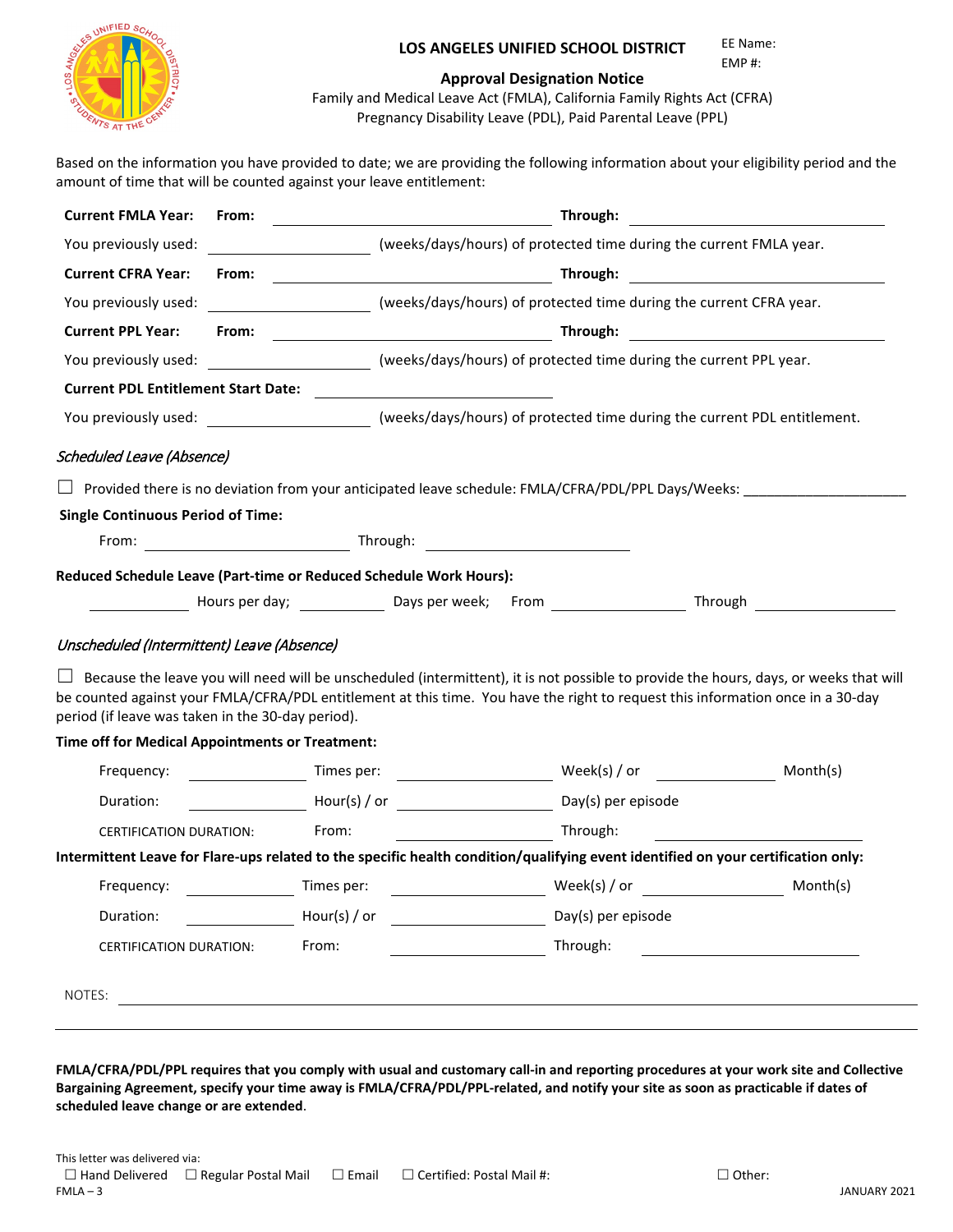

#### **Designation Not Approved Notice**

Family and Medical Leave Act (FMLA), California Family Rights Act (CFRA) Pregnancy Disability Leave (PDL), Paid Parental Leave (PPL)

| <b>INSTRUCTIONS:</b> Complete before giving this form to the employee.                                                                                                                                                                                                                                                                                                           |                                                                                                                                |
|----------------------------------------------------------------------------------------------------------------------------------------------------------------------------------------------------------------------------------------------------------------------------------------------------------------------------------------------------------------------------------|--------------------------------------------------------------------------------------------------------------------------------|
| School Site/Division                                                                                                                                                                                                                                                                                                                                                             |                                                                                                                                |
| Supervisor/Administrator                                                                                                                                                                                                                                                                                                                                                         | Date                                                                                                                           |
| <b>Employee Name</b>                                                                                                                                                                                                                                                                                                                                                             | Employee #                                                                                                                     |
| Your request has been reviewed along with any supporting documentation. Your protected leave request has NOT been approved<br>based on your first absence date of _____________________________. All leave (absences) taken for the reason(s) indicated below will<br>NOT be designated under FMLA, CFRA, PDL, and/or PPL, as appropriate. (check all that apply)                |                                                                                                                                |
| Eligibility:                                                                                                                                                                                                                                                                                                                                                                     |                                                                                                                                |
| $\Box$ You did not meet the 12 months of employment with the District within the past seven (7) years eligibility requirement under<br>FMLA, CFRA and/or PPL.                                                                                                                                                                                                                    |                                                                                                                                |
| $\Box$ You did not meet the 130 days worked (1250 hours worked for units A, E, & G and Classified Substitutes) in the 12 months<br>immediately preceding your first absence date eligibility requirement under FMLA/CFRA.<br>$\Box$ Your FMLA, CFRA, and/or PPL Bonding/Parental Leave eligibility previously exhausted effective $\Box$                                         |                                                                                                                                |
| Bonding/Parental Leave must be completed by your birth child's first birthday or the one-year anniversary of the placement date<br>of your adopted or foster care child.                                                                                                                                                                                                         |                                                                                                                                |
|                                                                                                                                                                                                                                                                                                                                                                                  | Date of Birth/Placement:                                                                                                       |
|                                                                                                                                                                                                                                                                                                                                                                                  |                                                                                                                                |
|                                                                                                                                                                                                                                                                                                                                                                                  |                                                                                                                                |
| $\Box$ You either did not submit the required documentation to support FMLA/CFRA/PDL/PPL within 15 calendar days of receiving it or<br>provide a reasonable explanation for the delay.                                                                                                                                                                                           |                                                                                                                                |
|                                                                                                                                                                                                                                                                                                                                                                                  | $\Box$ Health Care Provider Certification for your own serious health condition or a family member's serious health condition. |
| $\Box$ Evidence of Relationship for Bonding/Parental Leave.                                                                                                                                                                                                                                                                                                                      |                                                                                                                                |
| $\Box$ Certification of Qualifying Exigency for Military Family Leave and/or Supporting Documentation.                                                                                                                                                                                                                                                                           |                                                                                                                                |
| Certification:<br>Your absences in connection with this request will NOT be designated as job-protected effective:<br>continuing until the date required documentation has been submitted for review.                                                                                                                                                                            | and                                                                                                                            |
| $\Box$ Additional information is required to determine if your leave (absence) request is covered under FMLA/CFRA/PDL/PPL. (You must<br>provide the requested information listed under "Required Documentation" below no later than seven (7) calendar days from the<br>receipt of this notice or provide a reasonable explanation for the delay or your request may be denied.) |                                                                                                                                |
| $\Box$ Health Care Provider Certification form provided is either incomplete and/or insufficient to determine whether<br>FMLA/CFRA/PDL applies to your leave (absence) request.                                                                                                                                                                                                  |                                                                                                                                |
| to your leave (absence) request.                                                                                                                                                                                                                                                                                                                                                 | $\Box$ Evidence of Relationship provided is either incomplete and/or insufficient to determine whether FMLA/CFRA/PPL applies   |
| $\Box$ Certification of Qualifying Exigency form and/or supporting documentation provided is either incomplete and/or<br>insufficient to determine whether FMLA/CFRA applies to your leave (absence) request.<br>$\Box$ Required Documentation:                                                                                                                                  |                                                                                                                                |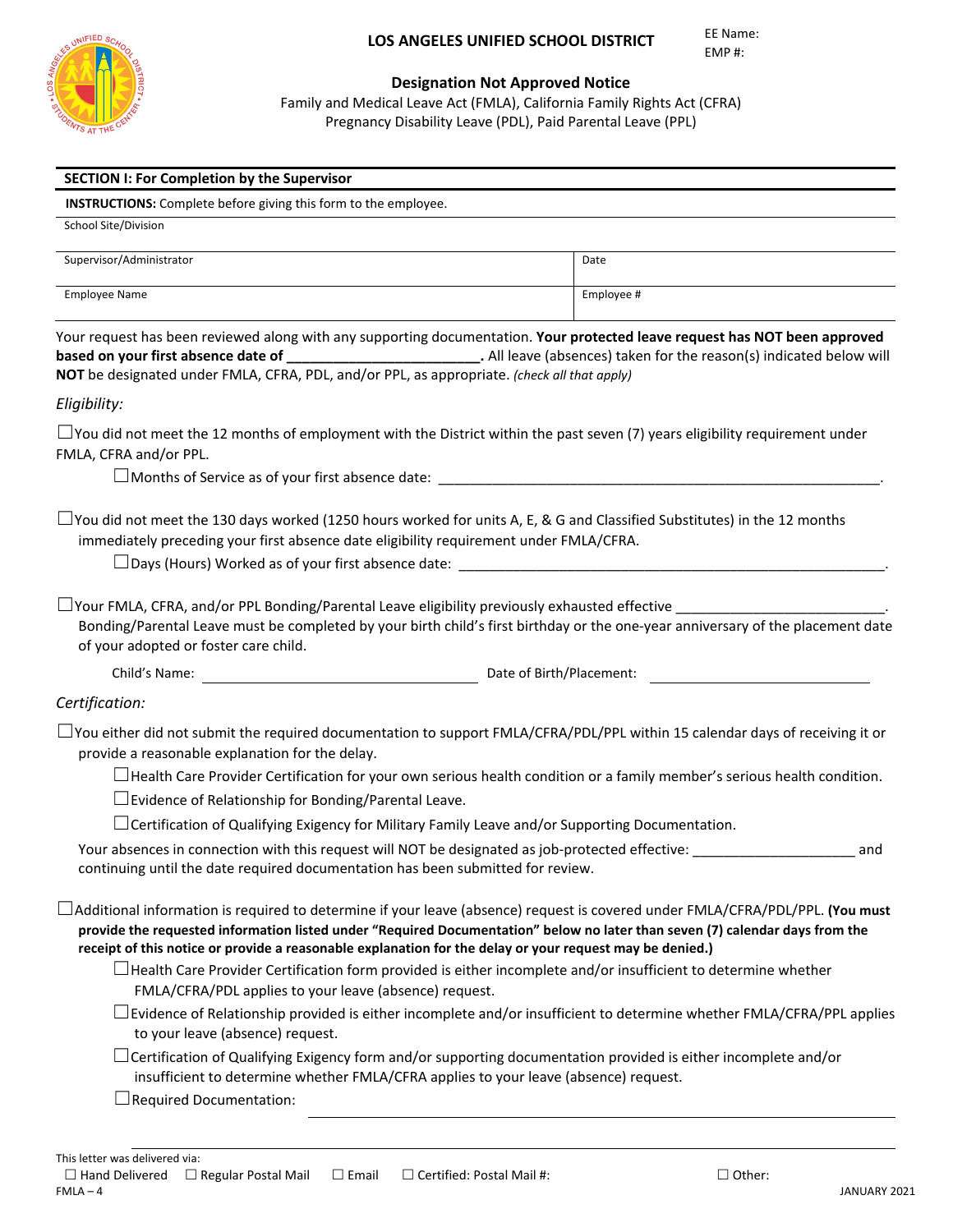#### **LOS ANGELES UNIFIED SCHOOL DISTRICT**

EE Name: EMP #:



#### **Designation Not Approved Notice**

Family and Medical Leave Act (FMLA), California Family Rights Act (CFRA) Pregnancy Disability Leave (PDL), Paid Parental Leave (PPL)

#### *Leave Reason:*

☐FMLA/CFRA/PDL/PPL does not apply to your leave request.

|                  | $\Box$ Request/Leave (Absence) Reason:                                                                                                                                                                                                                                                                                        |
|------------------|-------------------------------------------------------------------------------------------------------------------------------------------------------------------------------------------------------------------------------------------------------------------------------------------------------------------------------|
| ✓<br>✓<br>v<br>✓ | Leave (Absence) reasons covered under FMLA/CFRA/PDL/PPL:<br>The birth of (or bonding with) your new child;<br>Placement in your home of a new child by adoption or foster care;<br>Your own serious health condition;<br>Serious Health Condition of your covered family member that requires your participation and/or care; |
|                  | Military Exigency Leave; or,                                                                                                                                                                                                                                                                                                  |
|                  | Military Servicemember (caregiver) Leave                                                                                                                                                                                                                                                                                      |
|                  |                                                                                                                                                                                                                                                                                                                               |

#### *Entitlement:*

| $\Box$ You previously exhausted your 12 workweeks of FMLA leave (26 workweeks of Military Caregiver leave) entitlement |  |  |
|------------------------------------------------------------------------------------------------------------------------|--|--|
|                                                                                                                        |  |  |
| □ You previously exhausted your 12 workweeks of CFRA leave entitlement effective _____________________________         |  |  |
| Your current CFRA Year is from: ___________________________________through ___________________________________         |  |  |
| $\Box$ You previously exhausted your 18 workweeks PDL leave entitlement effective $\Box$                               |  |  |
|                                                                                                                        |  |  |